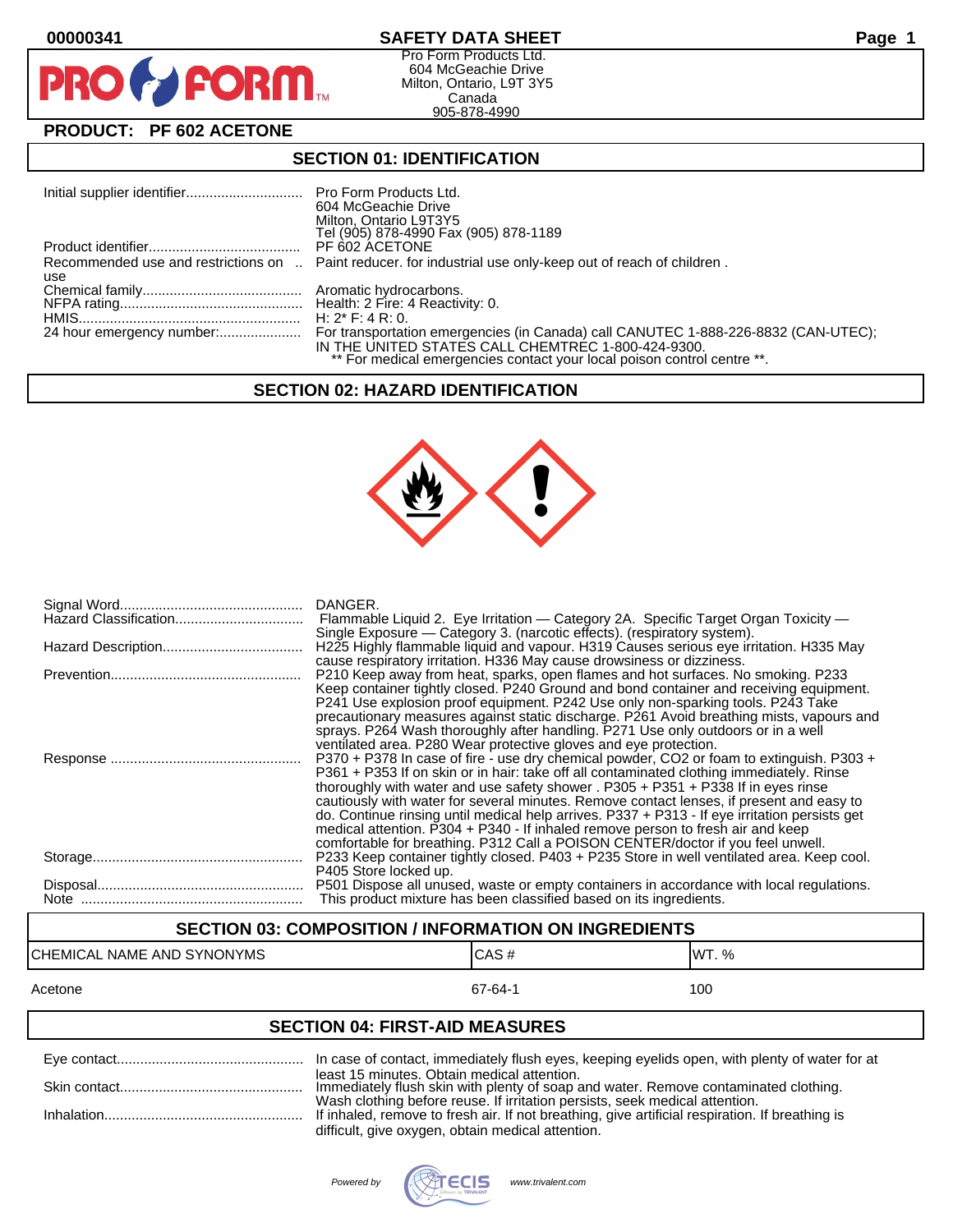| 96911983.111191-AD MEAGONEG                                                |                                                                                                                                                                                                                                                                                                                                                                                                                 |  |
|----------------------------------------------------------------------------|-----------------------------------------------------------------------------------------------------------------------------------------------------------------------------------------------------------------------------------------------------------------------------------------------------------------------------------------------------------------------------------------------------------------|--|
|                                                                            | If swallowed, rinse mouth and give a glass of water. Do not induce vomiting as there is<br>danger of pulmonary aspiration. Never give anything by mouth to an unconscious person                                                                                                                                                                                                                                |  |
|                                                                            | or who has convulsions. See a doctor. If spontaneous vomiting occurs have victim lean<br>forward with head down to prevent aspiration of fluid into the lungs. Never give anything by                                                                                                                                                                                                                           |  |
| Most important symptoms and effects,<br>whether acute or delayed           | mouth to an unconscious person.<br>Acetone is a serious eye irritant that can cause reversible damage to the cornea. It is<br>slightly irritating to the skin. Symptoms may include stinging, tearing, redness, swelling,<br>and blurred vision. High vapour concentrations may be irritating to the respiratory tract.<br>Vapors have a narcotic effect and may cause headache, fatigue, dizziness and nausea. |  |
| Immediate medical attention and special.<br>treatment needed, if necessary | Following repeated or prolonged contact, this product has a degreasing effect on the skin.<br>It can cause redness, flaking and cracking.<br>In case of shortness of breath give oxygen. Keep victim warm. Keep victim under<br>observation. Symptoms may be delayed.                                                                                                                                           |  |
|                                                                            | Treat victims symptomatically. The main hazard from ingestion is aspiration of the liquid<br>into the lungs producing chemical pneumonitis. In the event of an incident involving this<br>product ensure that medical authorities are provided a copy of this safety data sheet.                                                                                                                                |  |

### **SECTION 05: FIRE-FIGHTING MEASURES**

**SECTION 04: FIRST-AID MEASURES**

| Suitable and unsuitable extinguishing<br>media                                                                     | "Alcohol" foam, CO2, dry chemical. In cases of larger fires, water spray should be used.                                                                                                                                                                                                                                                                                              |
|--------------------------------------------------------------------------------------------------------------------|---------------------------------------------------------------------------------------------------------------------------------------------------------------------------------------------------------------------------------------------------------------------------------------------------------------------------------------------------------------------------------------|
| Special protective equipment and<br>precautions for fire-fighters                                                  | Firefighter should be equipped with self-contained breathing apparatus and full protective<br>clothing to protect against potentially toxic and irritating fumes. Cool fire-exposed<br>containers with cold water spray. Heat will cause pressure buildup and may cause<br>explosive rupture. Keep run-off water from entering sewers and other waterways. Dike for<br>water control. |
| Unusual fire / explosion hazards                                                                                   | Extremely flammable. Vapours may be heavier than air. May travel long distances along<br>the ground before igniting and flashing back to vapour source.                                                                                                                                                                                                                               |
| Specific hazards arising from the<br>hazardous product, such as the nature of<br>any hazardous combustion products | Oxides of carbon (CO, CO2).                                                                                                                                                                                                                                                                                                                                                           |

### **SECTION 06: ACCIDENTAL RELEASE MEASURES**

| Methods and materials for containment<br>and cleaning up               |                                                                                                                                                                                                                                                                             |
|------------------------------------------------------------------------|-----------------------------------------------------------------------------------------------------------------------------------------------------------------------------------------------------------------------------------------------------------------------------|
|                                                                        | Ventilate. Eliminate all sources of ignition. Avoid all personal contact. Evacuate all non-essential personnel. Contain the spill. Prevent runoff into drains, sewers, and other<br>waterways. Absorb with earth, sand, or another dry inert material. Spilled material and |
|                                                                        | water rinses are classified as chemical waste, and must be disposed of in accordance with<br>current local, provincial, state, and federal regulations.                                                                                                                     |
| Personal precautions, protective<br>equipment and emergency procedures | Isolate area and keep unauthorized people away. Do not walk through spilled material.<br>Wear recommended protective equipment. Ventilate. Open windows and doors to allow<br>air circulation. Dike area to prevent spreading. The use of absorbent socks or spill pillows  |
|                                                                        | may be required. Stop leak if safe to do so. Prevent runoff into drains, sewers, and other<br>waterways. Use non-sparking tools and equipment to pick up the spilled material.                                                                                              |

### **SECTION 07: HANDLING AND STORAGE**

Precautions for safe handling.................... Keep away from heat, sparks, and open flame. Avoid all skin contact and ventilate adequately, otherwise wear an appropriate breathing apparatus. Avoid breathing vapours or mist. Always adopt precautionary measures against build-up of static which may arise from appliances, handling and the containers in which product is packed. Ground handling equipment. Handle and open container with care. Employees should wash hands and face before eating or drinking. Conditions for safe storage, including any Store away from all sources of heat and ignition. Keep container closed when not in use.<br>incompatibilities store at and store away from oxidizing and reducing materials. Store awa Store away from oxidizing and reducing materials. Store away from sunlight.

### **SECTION 08: EXPOSURE CONTROLS / PERSONAL PROTECTION**

| <b>I</b> INGREDIENTS             | <b>TWA</b>  | <b>ACGIH TLV</b><br><b>STEL</b> | OSHA PEL<br>PEL                                                                     | STEL            | <b>NIOSH</b><br><b>IREL</b> |
|----------------------------------|-------------|---------------------------------|-------------------------------------------------------------------------------------|-----------------|-----------------------------|
| Acetone                          | 250 ppm TLV | 500 ppm                         | $1,000$ ppm                                                                         | Not established | $250$ ppm                   |
| Appropriate engineering controls |             |                                 | Provide natural or mechanical ventilation to control exposure levels below airborne |                 |                             |

exposure limits. Local mechanical exhaust ventilation should be used at sources of air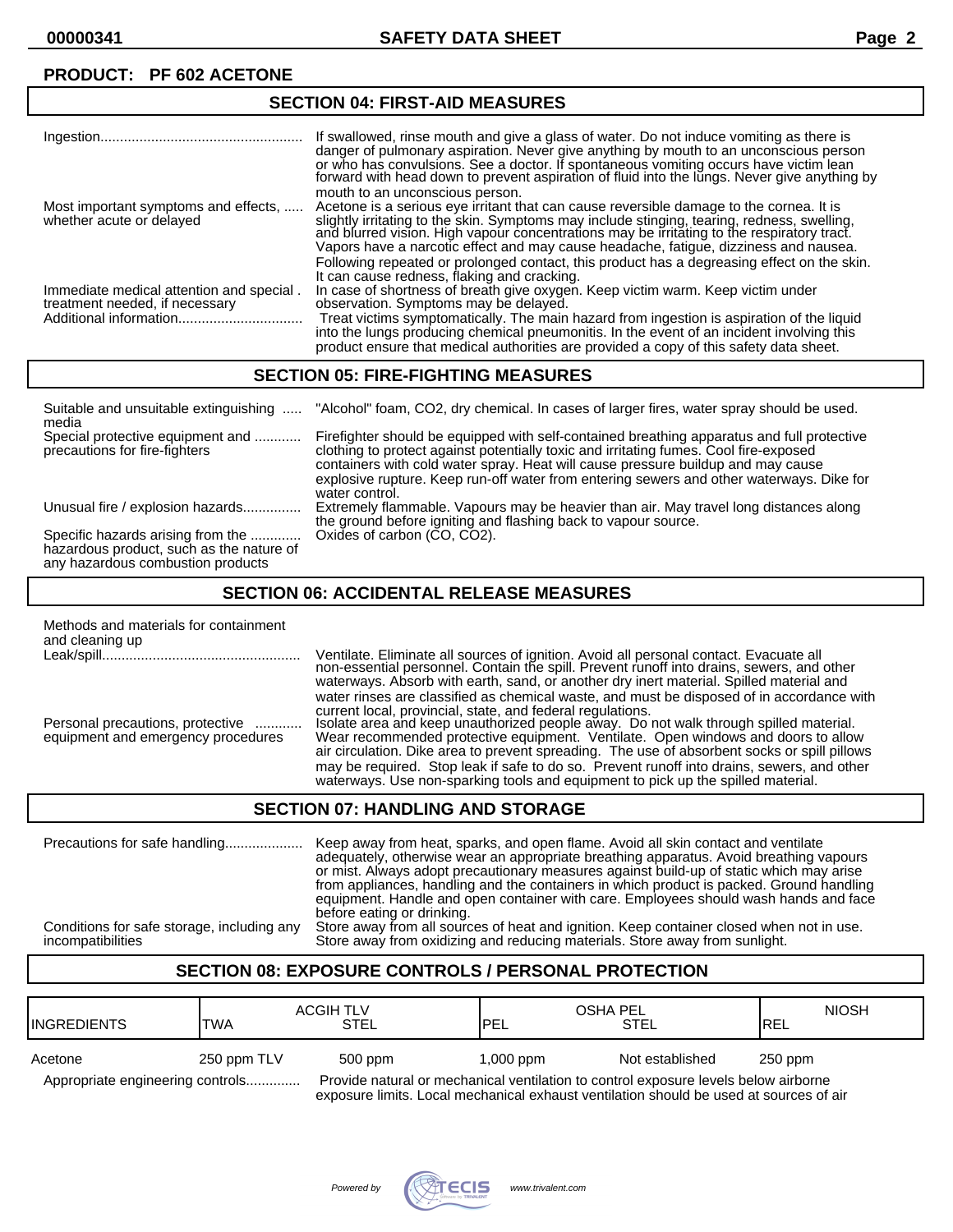# **SECTION 08: EXPOSURE CONTROLS / PERSONAL PROTECTION**

| Appropriate engineering controls | contamination, such as open process equipment, or during purging operations, to capture<br>gases and fumes that may be emitted. Standard reference sources regarding industrial<br>ventilation (ie. ACGIH industrial ventilation) should be consulted for guidance about<br>adequate ventilation. . Explosion-proof exhaust ventilation. |
|----------------------------------|------------------------------------------------------------------------------------------------------------------------------------------------------------------------------------------------------------------------------------------------------------------------------------------------------------------------------------------|
|                                  | Local exhaust ventilation is recommended. An air-purifying particulate/organic vapour<br>cartridge respirator is required anytime inhalation of vapour above the exposure limit is<br>possible                                                                                                                                           |
|                                  | Wear eye protection if there is a risk of splashing. The selection of this equipment depends<br>on the nature of the work to be performed and, if applicable, the type of respirator used.                                                                                                                                               |
|                                  | Wear skin protection equipment. The selection of skin protection equipment depends on<br>the nature of the work to be performed. The following gloves are recommended :. Butyl<br>rubber gloves. Ethyl vinyl alcohol laminate (EVAL).                                                                                                    |
|                                  | Wear adequate protective clothes.                                                                                                                                                                                                                                                                                                        |
|                                  | Safety boots per local regulations.                                                                                                                                                                                                                                                                                                      |
|                                  | Emergency showers and eye wash stations should be available. Employees should wash<br>their hands and face before eating, drinking, or using tobacco products.                                                                                                                                                                           |

### **SECTION 09: PHYSICAL AND CHEMICAL PROPERTIES**

| Appearance/Physical state                      | Liquid.<br>Clear, colourless. |
|------------------------------------------------|-------------------------------|
|                                                | Pungent odour. Fruity odour.  |
|                                                | 50 ppm.                       |
|                                                | 7.                            |
| Melting / Freezing point (deg C)               | $-94$ °C (-137°F).            |
| Initial boiling point / boiling range (deg C). | $56^{\circ}$ C.               |
| Flash point (deg C), method                    | -18°C (0°F) Closed Cup.       |
|                                                | 11.6.                         |
| Flammability (solids and gases)                | Flammable liquid.             |
| Upper flammable limit (% vol)                  | 12.6.                         |
| Lower flammable limit (% vol)                  | 2.6.                          |
| Vapour pressure (mm Hg)                        | >181 mm Hg @ 20C.             |
| Vapour density (air=1)                         | 2.0.                          |
| Relative Density (Specific Gravity)            | 0.792.                        |
|                                                | 6.61. lbs/USG.                |
|                                                | In Water:. Complete.          |
| Coefficient of water\oil distribution          | Not available.                |
| Auto ignition temperature (deg C)              | 465°C (869°F).                |
| Decomposition temperature                      | Not available.                |
|                                                | Dynamic: 0.32 mPas @ 20C.     |
|                                                | 100.                          |
|                                                | Exempt.                       |
|                                                |                               |

# **SECTION 10: STABILITY AND REACTIVITY**

| Possibility of hazardous reactions<br>Conditions to avoid, including static | Product is stable; hazardous polymerization will not occur. Avoid heat, sparks and flames.<br>Stable at normal temperatures and pressures.<br>Hazardous polymerization will not occur.<br>Keep away from heat. Incompatible with strong oxidizers.                                                                                                                  |
|-----------------------------------------------------------------------------|---------------------------------------------------------------------------------------------------------------------------------------------------------------------------------------------------------------------------------------------------------------------------------------------------------------------------------------------------------------------|
|                                                                             | Acetone may ignite or react violently with strong oxidizing agents, such as chromic acid,                                                                                                                                                                                                                                                                           |
|                                                                             | chromium trioxide, chromyl chloride, hot nitric acid, potassium permanganate (in an<br>alkaline medium), or peroxides. Strong acids. Strong bases. Strong oxidizers. Aldehydes.                                                                                                                                                                                     |
|                                                                             | Ammonia. Peroxides. Reducing agents. Acetone reacts violently with chlorinated<br>hydrocarbons such as chloroform in the presence of a strong base. Acetone is not<br>corrosive to metals but degrades many plastics including nitrile rubber, polyvinyl chloride,<br>polyvinyl alcohol, Viton ®, and acrylic resins and cellulose derivatives for which acetone is |
|                                                                             | used.                                                                                                                                                                                                                                                                                                                                                               |
| Hazardous decomposition products                                            | By fire:. Oxides of carbon (CO,CO2). Dense black smoke. Thermal decomposition: carbon monoxide, carbon dioxide. The pyrolysis of acetone leads to the formation of ketene, a<br>highly reactive and unstable compound.                                                                                                                                              |

#### **SECTION 11: TOXICOLOGICAL INFORMATION**

| IINGREDIENTS | ILC50                                                          | ILD50                |
|--------------|----------------------------------------------------------------|----------------------|
| Acetone      | 50,100 mg/m3 8 hours rat<br>inhalation                         | 5,800 mg/kg rat oral |
|              | ATE mix (oral): . 5800 mg/kg. ATE mix (dermal): . 15715 mg/kg. |                      |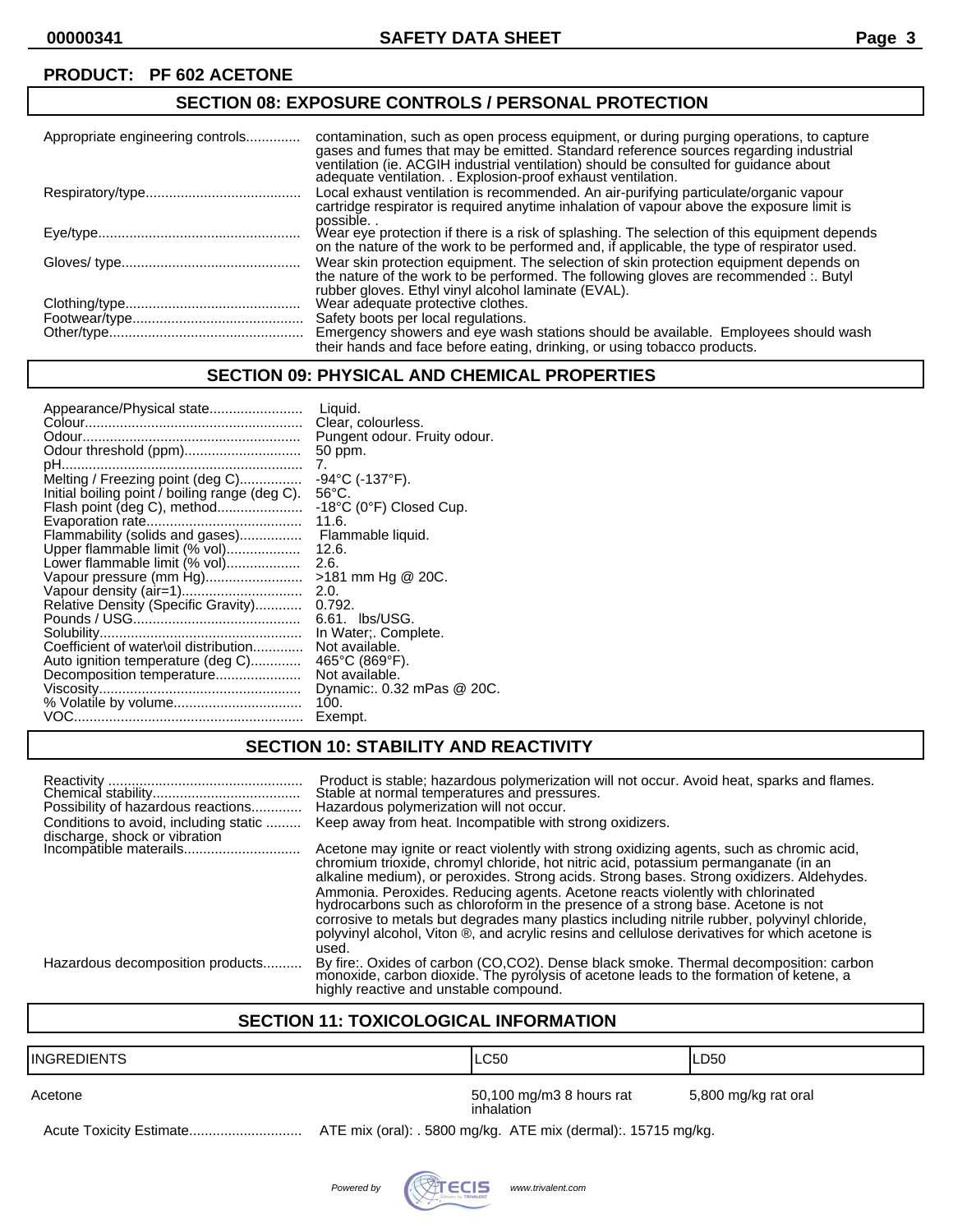# **SECTION 11: TOXICOLOGICAL INFORMATION**

| Symptoms related to the physical, chemical<br>and toxicological characteristics | Eye contact. Skin contact. Inhalation.                                                                                                                                                                                                                                 |
|---------------------------------------------------------------------------------|------------------------------------------------------------------------------------------------------------------------------------------------------------------------------------------------------------------------------------------------------------------------|
|                                                                                 | Excessive vapours may cause nasal and respiratory tract irritation. Inhalation of higher<br>concentration may result in central nervous system depression and unconsiousness.<br>Causes eye irritation. Can cause tearing, reddening and swelling. May cause temporary |
|                                                                                 | corneal damage. May cause drying or flaking of the skin. Ingestion may cause adverse<br>health effects.                                                                                                                                                                |
|                                                                                 | Breathing high concentrations of vapour may cause anesthetic effects and serious health                                                                                                                                                                                |
|                                                                                 | effects. Prolonged or repeated skin contact may cause drying or cracking of skin.<br>Intentional misuse by deliberately concentrating and inhaling this product may be harmful<br>or fatal.                                                                            |
|                                                                                 | ACGIH Evaluation: Non-classifiable substance as carcinogenic to humans (group A4).                                                                                                                                                                                     |
|                                                                                 | No data on reproductive effects were found in the literature sources consulted.                                                                                                                                                                                        |
|                                                                                 | The data does not allow for an adequate assessment of the mutagenic effect.                                                                                                                                                                                            |
| Sensitizing capability of material                                              | Despite widespread use, no case of skin sensitization has been found in the literature. No<br>information regarding respiratory sensitization was found in the literature sources<br>consulted.                                                                        |
| Specific Target Organ Toxicity                                                  | May cause drowsiness or dizziness. May cause respiratory irritation.                                                                                                                                                                                                   |

#### **SECTION 12: ECOLOGICAL INFORMATION**

| Persistence and degradability No product data. |  |
|------------------------------------------------|--|
|------------------------------------------------|--|

#### **SECTION 13: DISPOSAL CONSIDERATIONS**

Information on safe handling for disposal . Empty containers must be handled with care due to product residue. Do not heat or cut and methods of disposal, including any empty containers with electric or gas torch. Dispose and methods of disposal, including any empty containers with electric or gas torch. Dispose of as an industrial waste in a manner contaminated packaging acceptable to good waste management practice and in accordance with applicable local, provincial/State or federal regulations.

#### **SECTION 14: TRANSPORT INFORMATION**

|                              | UN1090 - ACETONE - Class 3 - PG II - this product meets the criteria for Limited Quantity                                                                                                                  |
|------------------------------|------------------------------------------------------------------------------------------------------------------------------------------------------------------------------------------------------------|
|                              | Exemptions when packaged in containers less than 1 Litre.<br>UN1090 - ACETONE - Class 3 - PGII - Ltd Qty (1 Liter/0.26 Gallons). Refer to 49CRF<br>172.101 for additional non-bulk packaging requirements. |
| IATA Classification (Air)    | UN1090 - ACETONE - Class 3 - PG II. Limited Quantity. Do not ship by air without<br>checking appropriate IATA regulations.                                                                                 |
| IMDG Classification (Marine) | UN1090 - ACETONE - Class 3 - PG II. Limited Quantity. Check IMDG regulations for<br>limited quantity exemptions.                                                                                           |
|                              | No.                                                                                                                                                                                                        |
|                              | In accordance with Part 2.2.1 of the Transportation of Dangerous Goods Regulations (July<br>2, 2014) - we certify that classification of this product is correct                                           |

#### **SECTION 15: REGULATORY INFORMATION**

| <b>SARA Title III</b>                          | On Domestic Substances List (DSL).<br>All components are listed.<br>This product is considered hazardous under the OSHA Hazard Communication Standard.                       |
|------------------------------------------------|------------------------------------------------------------------------------------------------------------------------------------------------------------------------------|
| Section 302 - extremely hazardous  None.       |                                                                                                                                                                              |
| substances                                     |                                                                                                                                                                              |
| Section 311/312 - hazard categories            | Immediate health, delayed health, fire hazard.<br>None.                                                                                                                      |
|                                                |                                                                                                                                                                              |
| EPA hazardous air pollutants (HAPS)<br>40CFR63 | None.                                                                                                                                                                        |
|                                                | This product does not contain any chemical(s) known to the State of California to cause cancer or reproductive toxicity. For more information, go to www.P65Warnings.ca.gov. |

#### **SECTION 16: OTHER INFORMATION**

REGULATORY AFFAIRS. Trivalent Data Systems Ltd. www.trivalent.com. (800) 387-7981.